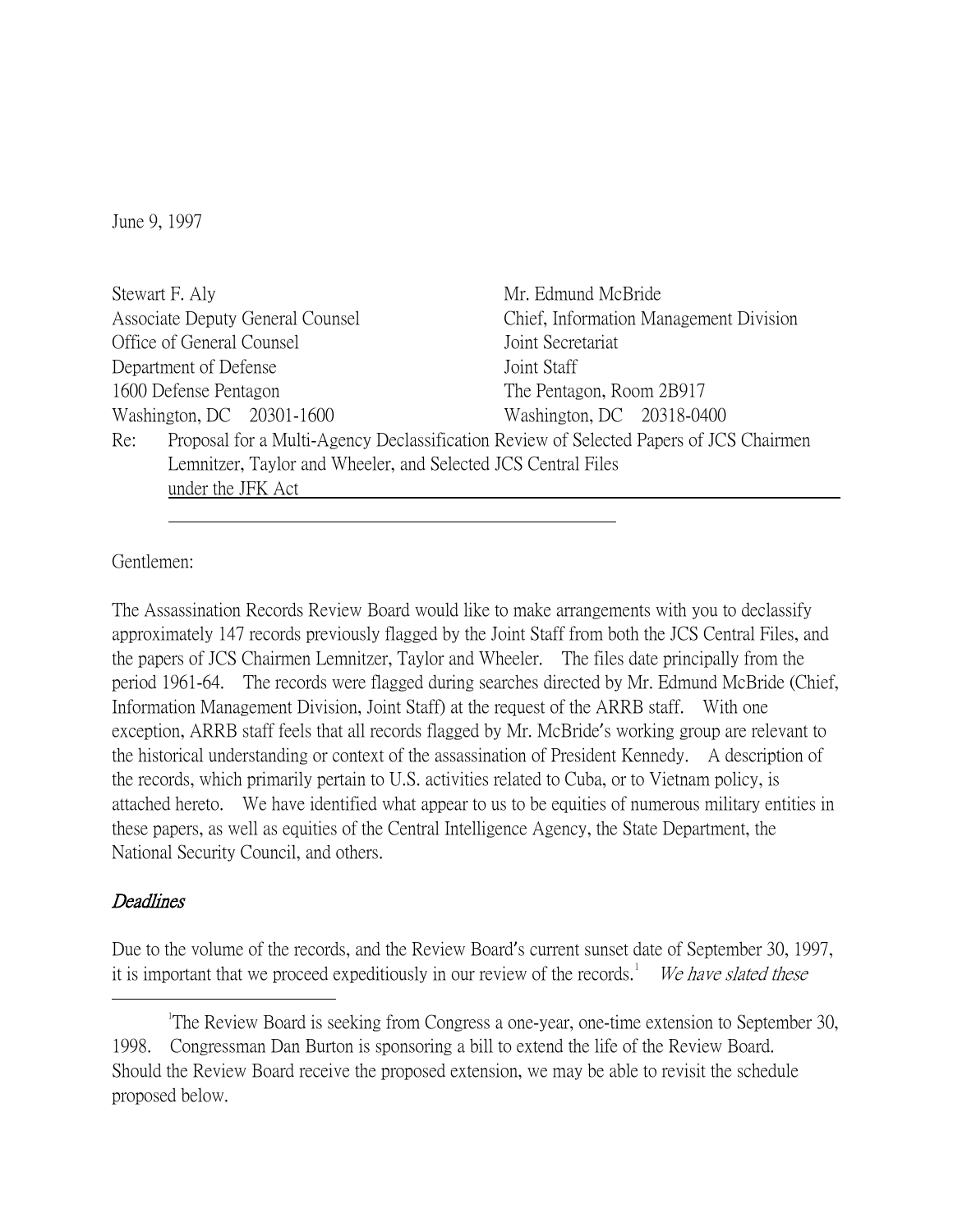Messrs. Aly and McBride June 9, 1997 Page 2

papers for review by the Board at its August 5-6, 1997 meeting. The Review Board staff is prepared to assist you in making arrangements for a prompt and efficient review of these selected papers of Joint Chiefs Lemnitzer, Taylor, and Wheeler, and the Joint Staff Central Files.<sup>[2](#page-1-0)</sup>

## Preliminary Review of Papers of JCS Chairmen and Joint Staff Central Files

The Review Board staff has conducted an initial review of the records and has tentatively reached the following conclusions: *first*, the records are very similar in subject manner to many other records that already are a part of the JFK Collection; second, although the vast majority of the records technically remain classified, there is little remaining sensitivity due to the passage of time and to the release of much of the information in other contexts; and *third*, these papers contain equities of numerous military and non-military agencies, which, under the standard referral process, would be very difficult and time-consuming. Thus, the logistical problem in declassifying the records is not the continued sensitivity of the records, but the number of agencies that will need to review their own equities in the records. For this reason, and for the short time-line on which we are now operating, we believe that there is an urgent need to make acceptable arrangements for the review and referral of records.

## Proposal

In order to expedite the process and make it more efficient, we would like to propose an alternate arrangement for declassification of records that we previously have found effective. We suggest the holding of a multi-agency concurrent review of these papers of the three aforementioned JCS Chairmen and the JCS Central Files. We would like to schedule a single session at our offices, on or before July 23, 1997, where all agencies with equities in these JCS/Joint Staff papers be concurrently present for a declassification review. At such a session, agencies would be able to review their own equities in the records, declassify them, and simply hand them across the table to other agencies for their review. It has been our own experience that sessions of this sort greatly simply the review

<span id="page-1-0"></span> $\overline{\phantom{a}}$   $\overline{\phantom{a}}$   $\overline{\phantom{a}}$   $\overline{\phantom{a}}$  $T$ The Joint Staff's Initial Statement of Compliance to the Review Board, dated February 6, 1997, identified in detail the process by which these records were located--namely, which files were searched, and who participated in the searches. Mr. Edmund McBride, Chief of the Joint Staff Information Management Division, indicated in this statement that the Joint Staff was standing by to expeditiously process these records for declassification in collaboration with other agencies when the ARRB was ready. ARRB staff has only recently completed its initial review of these records, which constitute selectively flagged folders within 40 boxes of JCS and Joint Staff records.